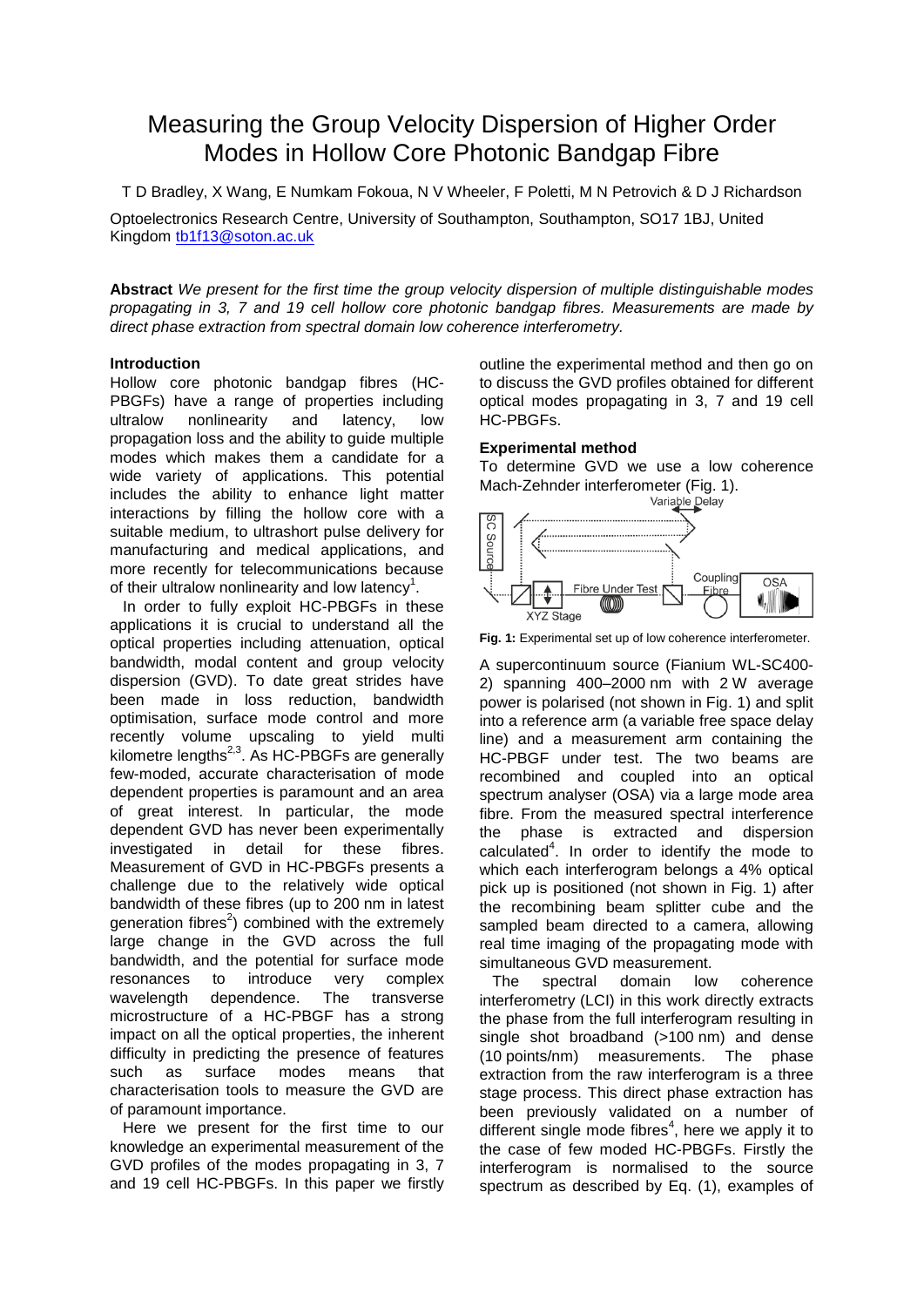which can be seen in the black curves of the upper panel of Fig. 2.

$$
I_N = \frac{I_{I_{Nt}} - (I_{FS} + I_{Fibre})}{2\sqrt{(I_{FS} \cdot I_{Fibre})}} = V(\lambda)\cos(\phi[\lambda])
$$
 (1)

The normalised inteferograms then have the envelope function removed and the cosine function inverted to obtain the phase curves (dashed blue) in the middle and lower panels of Fig. 2. The corresponding GVD (solid red curves) can then be straightforwardly obtained from the phase curves giving extremely dense wavelength sampling across the entire photonic bandgap (dashed black curve top panel). The spectral location of the centres of symmetry (CoS) corresponding to matched group delay between the two interferometer arms can be shifted by altering the free space path length. Adjusting the spectral location of the CoS (Top Panel Fig. 2) allows the spectral interference to be recorded over the whole bandgap and thus allowing the correspondingly large excursion in GVD to be measured. Each unique interferogram is processed and the phase extracted yielding separate GVD curves (solid red curves in middle and lower tier of Fig. 2). The multiple separate GVD curves are fitted with a cubic polynomial function to give a smooth continuous GVD profile.



**Fig. 2:** Top: spectral power transmitted (dashed black) through 3 m long HC-PBGF sample and normalised interferograms (solid black) which have been offset for clarity, Middle & Lower panels: show the extracted phase curve (dashed blue) and the GVD (solid red) from the corresponding interferogram.

LCI techniques with specialised algorithm processing<sup>5</sup> have been used to analyse the GVD of modes propagating in few mode fibres. The direct phase extraction method outlined here has particular advantages ideally suited for HC-PBGFs. HC-PBGFs typically have broad optical bandwidth combined with GVD which is highly divergent to both positive and negative values at the bandgap edges, and in general support multiple modes. LCI combined with the direct phase extraction used here allows for rapid single shot measurements which yield high resolution dispersion data due to the fact that the entire interferogram is utilised. This allows the large rapid variations in GVD in HC-PBGFs to be measured accurately. When this is combined with the ability to readily measure multiple interferograms spanning the entire bandgap and a wide range of GVD values the attractiveness of this technique for measuring GVD in HC-PBGFs becomes apparent.

## **Results & Discussion**

To demonstrate the applicability of direct phase extraction LCI to HC-PBGF, the GVD (solid red curve in Fig. 3) is measured in a 3 cell HC-PBGF<sup>6</sup> with a transmission window centred at 1550 nm (solid black curve in Fig. 3). The measured GVD demonstrates a typical S shaped curve varying from -500 ps/nm/km to 500 ps/nm/km, this huge swing in GVD was measured using only 5 interferograms. At the short wavelength bandgap edge the presence of a surface mode group prevents further analysis (dashed line in top panel of Fig. 3).



**Fig. 3:** Top: Group velocity dispersion (solid red) and optical transmission spectrum (solid black) of a 3 cell HC-PBGF. Lower: Group velocity dispersion of  $LP_{01}$  and  $LP_{11}$  mode (solid and dashed red) and optical transmission spectrum (solid black) of a 7 cell HC-PBGF.

A 7 cell HC-PBGF was investigated and the GVD curves associated with both the fundamental and  $LP_{11}$  mode were measured. The  $LP_{01}$  mode GVD varies from -500 ps/nm/km to 500 ps/nm/km across the full optical bandwidth. The  $LP_{11}$  GVD decreases below -500 ps/nm/km at ~1510 nm. Likely other modes are guided in this fibre over the length measured. However, these modes currently fall